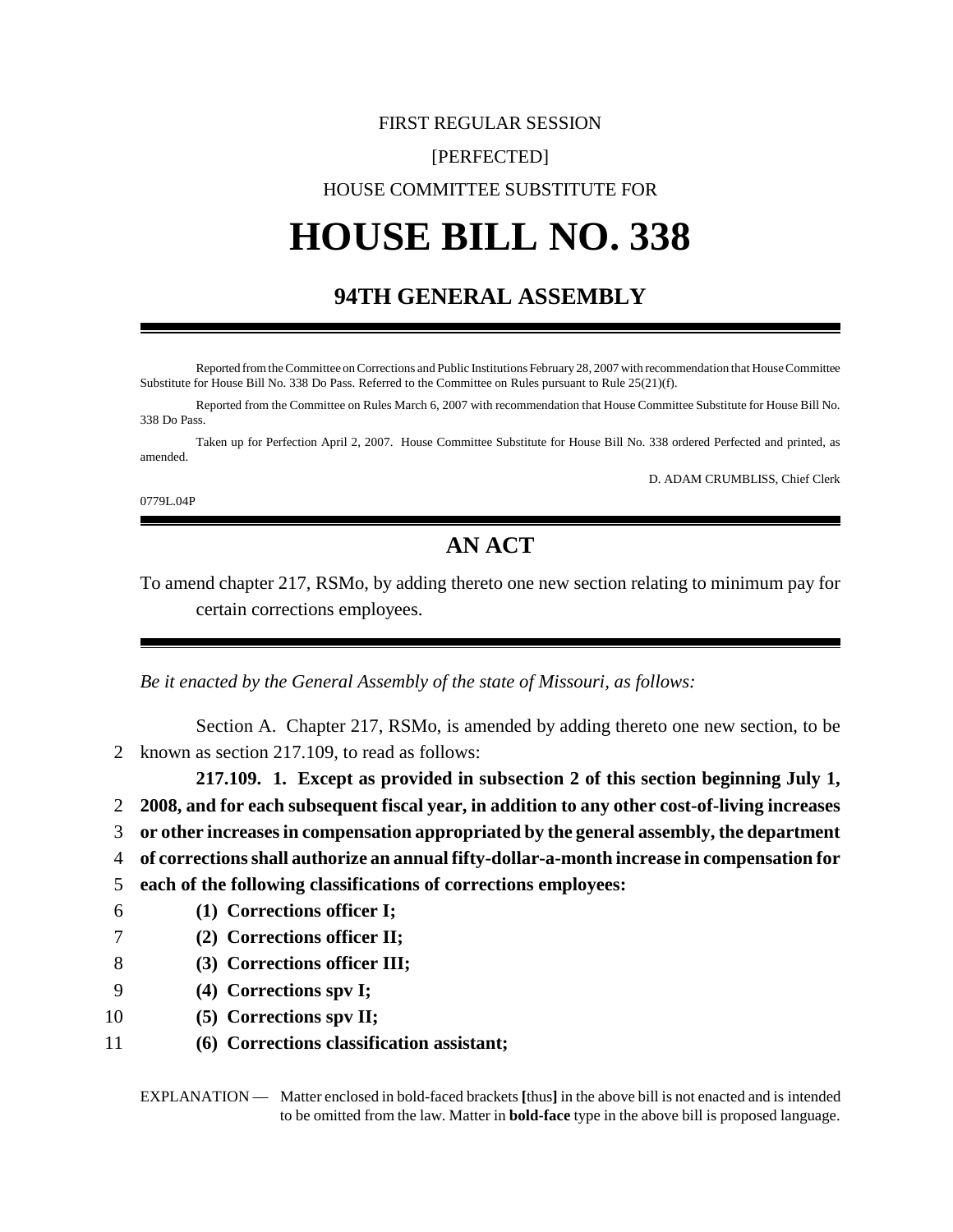#### H.C.S. H.B. 338 2

| 12 | (7) Corrections caseworker I;                                                               |
|----|---------------------------------------------------------------------------------------------|
| 13 | (8) Corrections caseworker II;                                                              |
| 14 | (9) Functional unit manager;                                                                |
| 15 | $(10)$ Barber;                                                                              |
| 16 | (11) Building construction worker II;                                                       |
| 17 | (12) Cook I;                                                                                |
| 18 | $(13)$ Cook II;                                                                             |
| 19 | (14) Custodial worker I;                                                                    |
| 20 | (15) Custodial worker II;                                                                   |
| 21 | (16) Electronics tech;                                                                      |
| 22 | (17) Fire and safety specialist;                                                            |
| 23 | (18) Garage supervisor;                                                                     |
| 24 | (19) Heavy equipment mechanic;                                                              |
| 25 | (20) HVAC instrument controls tech;                                                         |
| 26 | (21) Labor supervisor;                                                                      |
| 27 | (22) Laundry manager I;                                                                     |
| 28 | (23) Laundry manager II;                                                                    |
| 29 | (24) Laundry supervisor;                                                                    |
| 30 | (25) Locksmith;                                                                             |
| 31 | (26) Maintenance supervisor I;                                                              |
| 32 | (27) Maintenance worker I;                                                                  |
| 33 | (28) Maintenance worker II;                                                                 |
| 34 | (29) Motor vehicle driver;                                                                  |
| 35 | (30) Motor vehicle mechanic;                                                                |
| 36 | (31) Service manager I;                                                                     |
| 37 | (32) Storekeeper I;                                                                         |
| 38 | (33) Storekeeper II;                                                                        |
| 39 | (34) Tractor trailer driver;                                                                |
| 40 | (35) Vocation enterprise supervisor;                                                        |
| 41 | (36) Boiler operator;                                                                       |
| 42 | (37) Stationary engineer;                                                                   |
| 43 | (38) Power plant mechanic.                                                                  |
| 44 | 2. Each corrections employee designated to receive increases in compensation under          |
| 45 | subsection 1 of this section shall only receive such increases in compensation for a period |

**of ten years.**